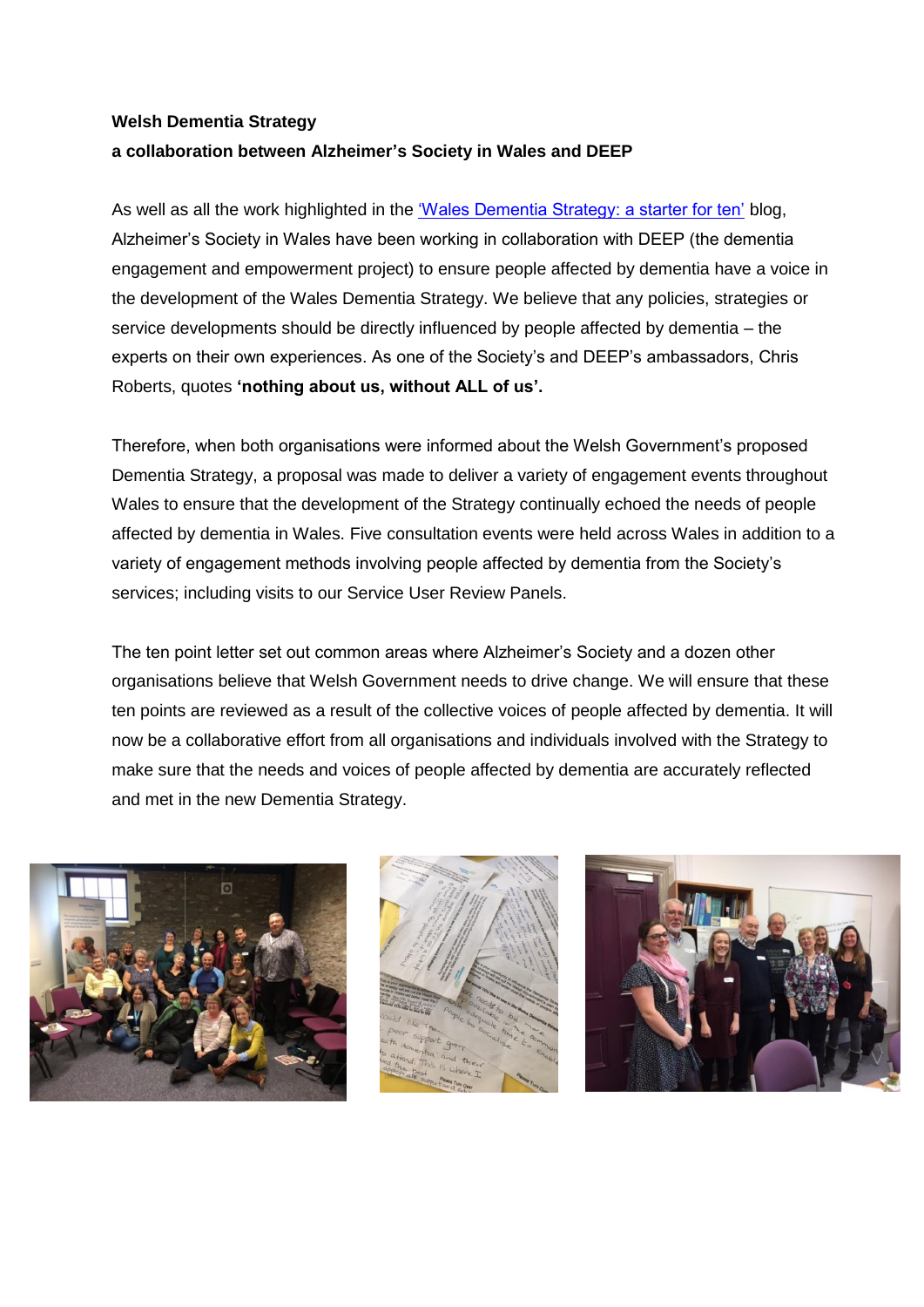## **The most common themes as reflected by people affected by dementia include:**

- The call for a referral and diagnostic pathway, which is consistently used and monitored across Wales.
- A call for GP's to have education about the benefits of an early diagnosis, including the impact of delaying a diagnosis.
- A key point of contact that can provide appropriate and tailored information and support for people affected by dementia from the point of being referred for a diagnosis of dementia.
- Support services for people affected by dementia to be open to people going through the diagnostic pathway, to prevent crisis situations when a diagnosis is received, including pre and post diagnostic counselling for all people affected by dementia.
- People affected by dementia to be aware of their rights as an individual and how these rights can support any needs that may arise in relation to finances, respite and employment.
- Peer support groups and user involvement opportunities to be recognised as forms of valuable support for people affected by dementia and for them to be resourced and sustained across Wales.
- A roll out of information and support hubs across Wales, to ensure engagement and support for the general public and people affected by dementia in both urban and rural areas across Wales.
- Carers and wider family support networks to be recognised in their own right and for their needs to be assessed and supported by adopting a person centred approach.
- Respite services for people affected by dementia, including their carers and wider family support networks to be flexible and not limited to residential care. To consider an age specific or ability based approach, where respite is relevant to the age and abilities of the individual.